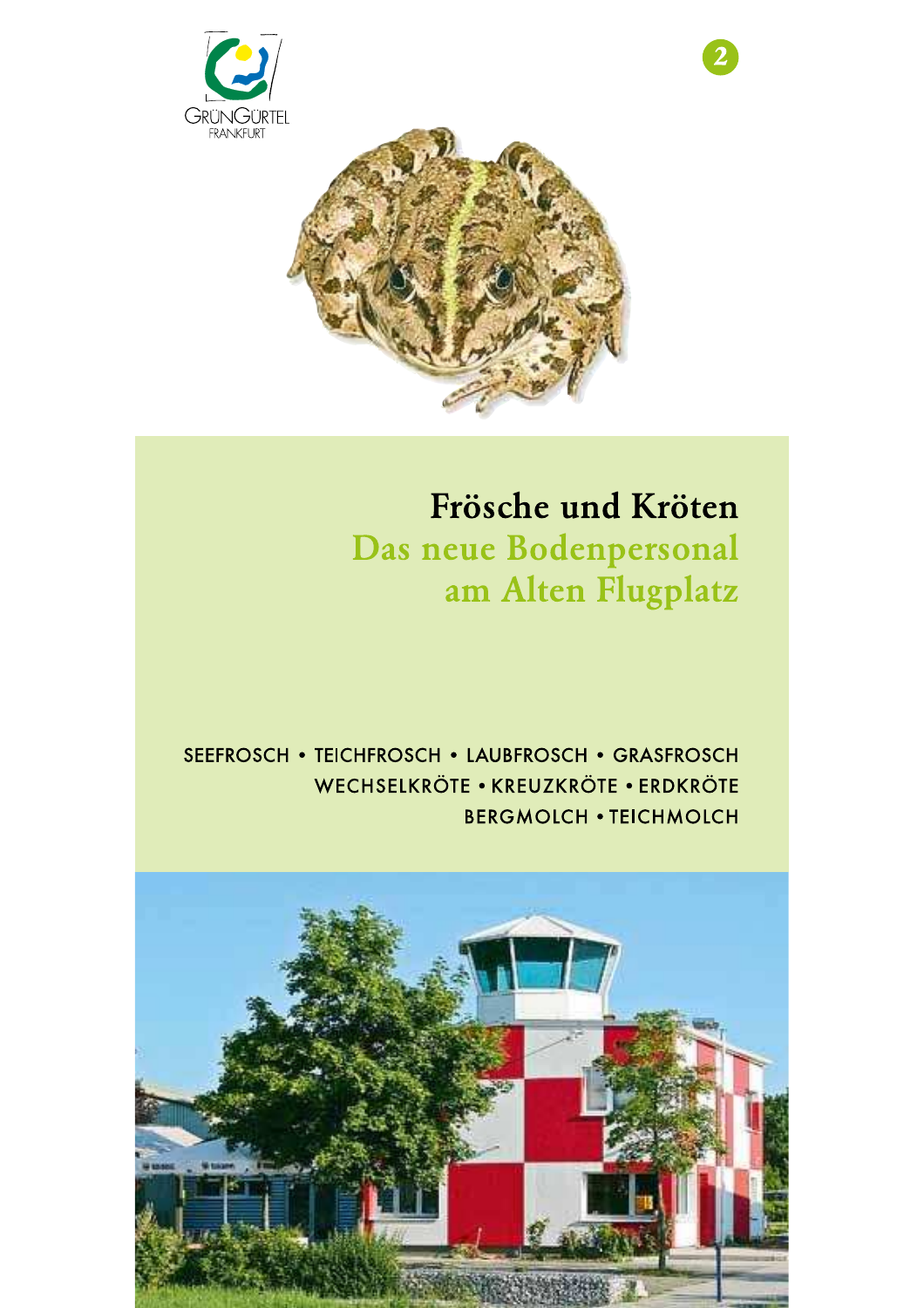## Der Alte Flugplatz im GrünGürtel

EIN UNGEWÖHNLICHER KOMPROMISS

 $\rm W$ as lässt sich aus einem verlassenen Militärflugplatz machen? Vorschläge gab es viele. Unberührte Natur, eine Rennstrecke für den Motorsport oder Freizeitpark mit Rollschuhbahn? Durchgesetzt hat sich die Idee, Natur und Erholung gleichermaßen zu ihrem Recht kommen zu lassen.

Der Alte Flugplatz bietet - Eigenverantwortung und Rücksicht vorausgesetzt -, was in einem Ballungsraum nur selten zu finden ist: Viel Raum zum Bewegen, Durchatmen und Ausruhen - und zugleich einen einzigartigen Naturerlebnisort. Denn die Natur ist hier die Hauptattraktion. Dafür wurden Teile der ehemaligen Betonflächen entsiegelt, zerkleinert und an Ort und Stelle belassen. Einige Bruchstücke wurden wie zu einem "Eisschollenfeld" aufgeschichtet. Auf den so entstandenen Schutt- und Schollenfeldern lässt sich seit Jahren beobachten, wie sich die Natur verlorenen Boden zurück erobert, wenn der Mensch sich nicht einmischt und Tiere und Pflanzen in Ruhe lässt.

Die Initiative zur Umgestaltung kam von der Unteren Naturschutzbehörde, das Geld dazu überwiegend aus der Naturschutz-Ausgleichsabgabe. Das Ergebnis ist überall zu sehen: Seit der Umgestaltung 2003 entwickelt sich dieser Teil des Alten Flugplatzes zurück in eine Auen-Wildnis. Aus dem Lande- und Abstellplatz für Hubschrauber ist

Zwischen den Beton-Schollen, auf den überfluteten Wegen und Wiesen und im Teich ist zudem eine Wasserwelt für Amphibien entstanden, die im Rhein/Main-Gebiet ihresgleichen sucht.

#### Kleine Chronologie des Alten Flugplatzes

- 1948/50 Die US-Armee errichtet in den Niddawiesen den Hubschrauberlandeplatz "Maurice-Rose-Airfield", anschließend wird er ausgebaut.
- 1992 Nach dem Zusammenbruch der Sowjetunion zieht die US-Armee ab.
- 1993/94 Der Alte Flugplatz wird vollständig unter Landschaftsschutz gestellt.
- 2003 Die Stadt Frankfurt erwirbt das Gelände, gestaltet es um und integriert es in den GrünGürtel.



Von der Kaulquappe zum kleinen "Froschkönig". Wachstum von oben nach unten in Schritten von jeweils einer Woche.

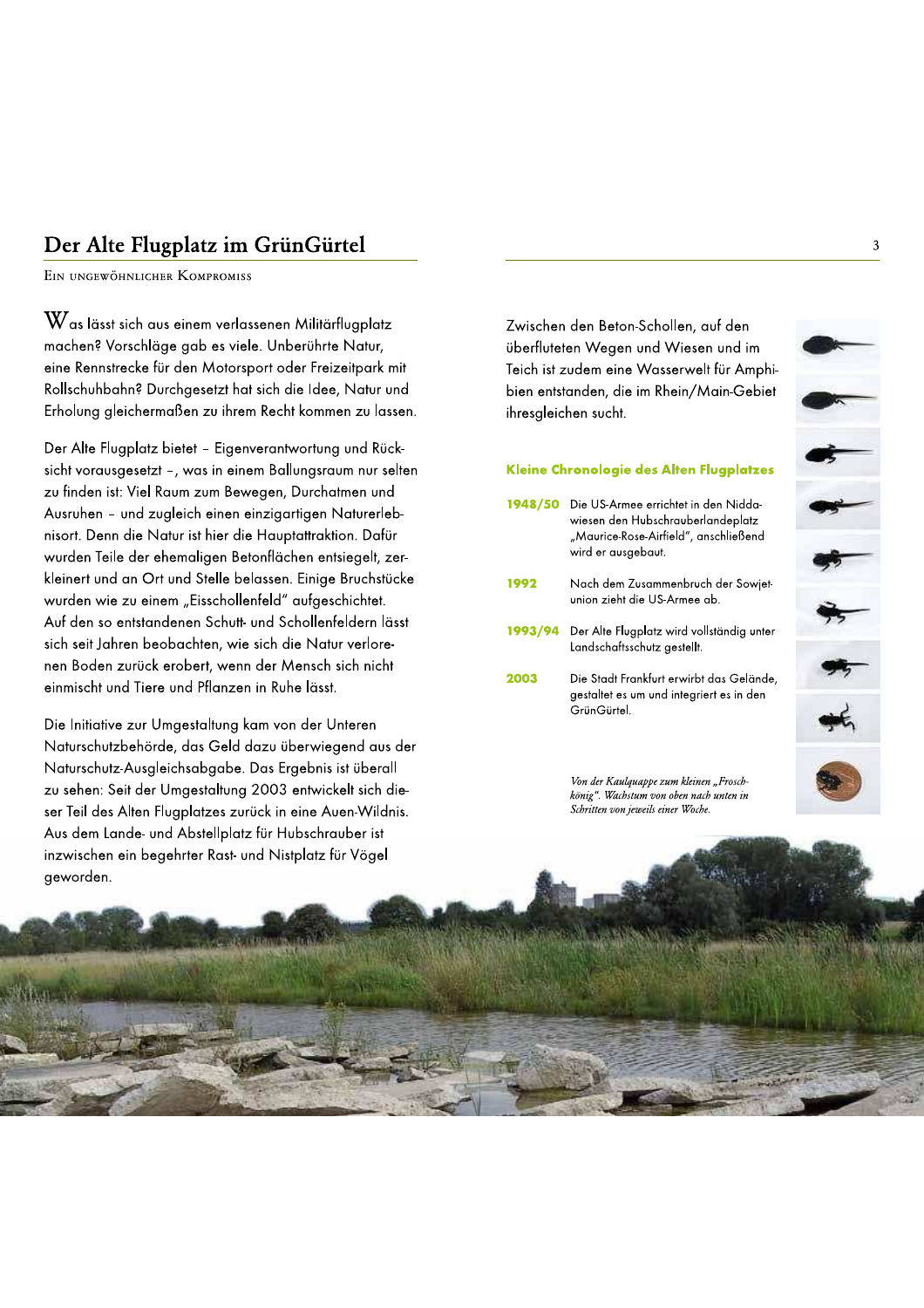## Amphibien

LEBEN ZWISCHEN ZWEI WELTEN

 $\overline{V}$ on den 21 Amphibienarten, die es in Deutschland gibt, sind bereits neun Arten am Alten Flugplatz heimisch geworden. Darunter auch so seltene und in ihrem Bestand gefährdete Tiere wie der Laubfrosch und die Wechselkröte. Amphibien werden unterteilt in Froschlurche, das sind Kröten, Frösche und Unken, und in Schwanzlurche, zu denen Molche und Salamander gehören.

#### Wandern zwischen Wasser und Land

Amphibien führen ein Doppelleben: Im Sommer und Frühherbst verstecken sich die nachtaktiven Tiere tagsüber unter Laub oder Steinen, in Erdhöhlen oder zwischen Wurzeln. Auch den Winter verbringen sie - mit Ausnahme der Wasserfrösche (Teichfrosch, Seefrosch und Kleiner Wasserfrosch) - an Land in frostsicheren Verstecken. Jedes Frühjahr aufs Neue machen sie sich jedoch auf die Wanderung zu ihren Laichgewässern. Zur Fortpflanzung brauchen sie Wasser. Danach geht es wieder zurück ans Land.

Wussten Sie übrigens ... dass "Relinge" eine alte Bezeichnung für Frösche und Kröten ist? Und dass das A-dur-Violinkonzert "Die Relinge" des Barock-Komponisten Georg Philipp Telemann eine humorig, tonmalerisch umgesetzte Hommage an ihr lautstarkes Liebestreiben ist?



### $\overline{A}$

#### Verwandlung

In Pfützen, Tümpeln und Teichen geht die wundersame Verwandlung vom Wassertier mit Kiemen zum Landtier mit Lunge vonstatten - so wie es vor 350 Millionen Jahren erstmals geschah. Bei Fröschen, Kröten und Unken schlüpfen zunächst Kaulguappen aus dem Laich, bei Molchen und Salamandern sind es Larven, die zwar noch Kiemenbüschel, aber bereits die Gestalt ihrer Eltern haben.

#### Laich

Krötenlaich ist gut an den oft meterlangen, ein- oder zweireihigen Schnüren zu erkennen. Frösche dagegen laichen in Päckchen ab, die sich auch zu großen Laichteppichen verbinden können. Molche wiederum wickeln ihre Eier zum Schutz vor Fressfeinden einzeln in gefaltete Blätter ein.



Wechselkröten-Laichschnüre

.<br>Wechselkröten-Kaulquappen

#### **Nahruna**

Amphibien fressen fast alles, was gerade noch ins Maul passt. Das können durchaus auch kleinere Artgenossen und der eigene Nachwuchs sein. Hauptnahrung sind jedoch Insekten, Spinnen, Schnecken, Regenwürmer und Tausendfüssler. Kaulguappen raspeln mit ihren Hornleisten Algen und Bakterien von Blättern und Steinen ab, verschmähen aber auch keineswegs tote Artgenossen.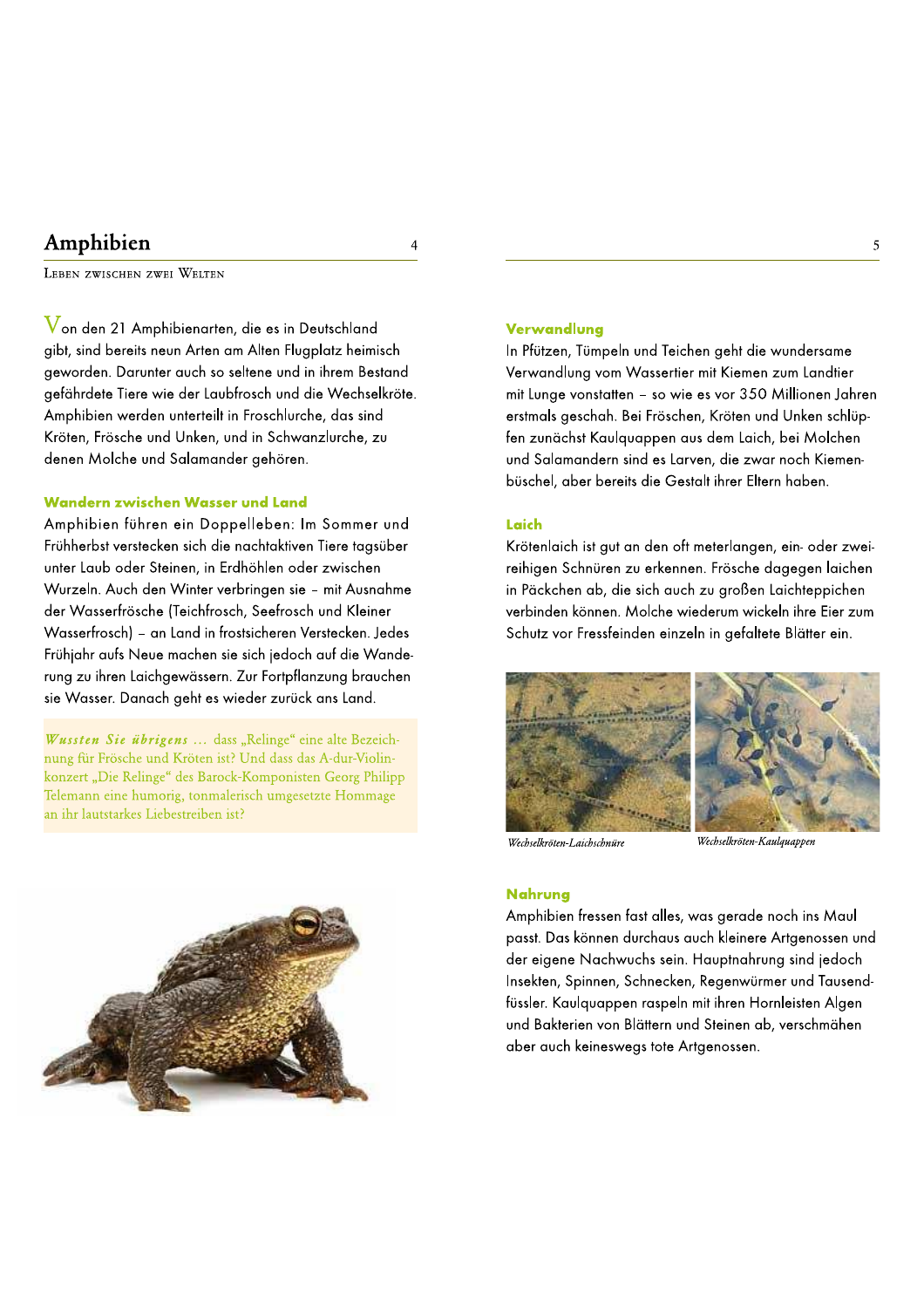## Regeln

HIER IST DER FROSCH NOCH KÖNIG

 $\mathbf D$ as Gelände des Alten Flugplatzes ist wie der gesamte Frankfurter GrünGürtel ein Landschaftsschutzgebiet. Das heißt, Menschen dürfen sich hier zwar erholen, doch die Landschaft steht unter Schutz. Außerdem gilt hier wie überall sonst auch: Wildlebende Tiere dürfen nicht gestört werden. Das gilt besonders für Amphibien, die alle streng geschützt sind.

#### Nicht mit nach Hause nehmen!



Es ist daher verboten, Laich, Kaulquappen oder ausgewachsene Tiere mit nach Hause zu nehmen. Denn der heimische Gartenteich wird den Tieren zum Verhängnis. Die meisten Jungtiere finden im Garten für ihr Landleben nicht die richtigen Lebensbedingungen und gehen ein.

Und Laich und Kaulguappen werden von den Fischen gefressen. Die meisten Kaulguappen von Fröschen, Kröten und Molchen, mit Ausnahme der giftigen Erdkröte, haben keinen Schutz vor diesem Fressfeind entwickelt. Denn in ihren natürlichen Fortpflanzungsgewässern, die meist im Winter durchfrieren oder im Sommer austrocknen, gibt es selten Fische. Zwar gibt es im Schollenfeld und in den Überflutungsflächen Hunderte von Stichlingen, die auch kleine Kaulquappen fressen. Doch das ist nichts im Vergleich zu den viel größeren Goldfischen im Gartenteich.

#### Überflutete Flächen nicht durchaueren!



Während der Laichzeit der Amphibien von April bis Juni ist besondere Rücksicht nötig. Überall im Wasser, ob im Tümpel, zwischen den Schollen und auf den überfluteten Wegen und Wiesen, entwickelt sich nun neues Leben. Mit dem Fahrrad oder zu Fuß spritzend den überfluteten

Weg und Pfützen zu durchqueren, ist in dieser Zeit daher kein harmloses Vergnügen: Dabei werden die Laichschnüre zerschnitten und zerquetscht. Das gilt auch für die Sommermonate von Juli bis September, denn jetzt legen die Libellen hier ihre Larven ab.

#### Nicht beim Sonnenbaden stören!



Amphibien sind wechselwarme Tiere. Das heißt, ihre Körpertemperatur ist von der Außentemperatur abhängig. Ungestörtes, genüssliches Sonnenbaden ist daher für Frösche, Kröten, Lurche und Salamander ein Muss. Vor allem nach den langen Monaten in Winterstarre brauchen sie die Wärme, um Kraft tanken zu können.

### Der Seefrosch (Rana ridibunda)

6





Kleine bis mittelgroße Ballen, meist am Grund Laich: Paarungsruf: "reck-keck-keck-keck-keck", Rufe: Revierruf: "oäk, oäk", tagsüber und abends Seine "Froschschenkel" sind die längsten und **Besonderheit:** landeten daher früher auf manchem Teller.

Seinen lateinischen Namen "Rana ridibunda - lachender Frosch" hat der Seefrosch nicht umsonst: Sein Paarungs-Lockruf, ein lautes, abgehacktes "reck-keck-keck-keck-keck", klingt tatsächlich wie kräftiges Lachen. Wer weiß, vielleicht verdanken wir die Redewendung "sich jemanden anlachen" ja dem Seefrosch. Wenn er sich nicht gerade ein Weibchen "anlacht", sondern nur sein Revier markiert, klingt sein "oäk, oäk" allerdings auch nur - wie ein quakender Frosch. Wie alle Wasserfrösche ruft er am liebsten bei hellem Sonnenschein, wenn es nötig ist, aber auch nachts. Viel zum Schlafen kommt er in seiner "heißen" Phase" daher nicht.

Ohne seinen "See" ist dieser Frosch buchstäblich nichts. Denn der Seefrosch verlässt sein Gewässer nur sehr selten und auch dann nur wenige Meter weit. Selbst zum Überwintern bleibt er im Schlamm auf dem Grund. Gerne sitzt er allerdings am Ufer und sonnt sich. Bei Gefahr verschwindet er - typisch Frosch eben - mit einem weiten Satz sofort wieder im Wasser.

Der Seefrosch frisst Insekten, Würmer, Schnecken, Spinnen, schnappt sich aber auch andere kleine Wasserfrösche und überhaupt fast alles, das irgendwie ins Maul passt. Selbst kleinere Tiere der eigenen Art sind vor ihm nicht sicher.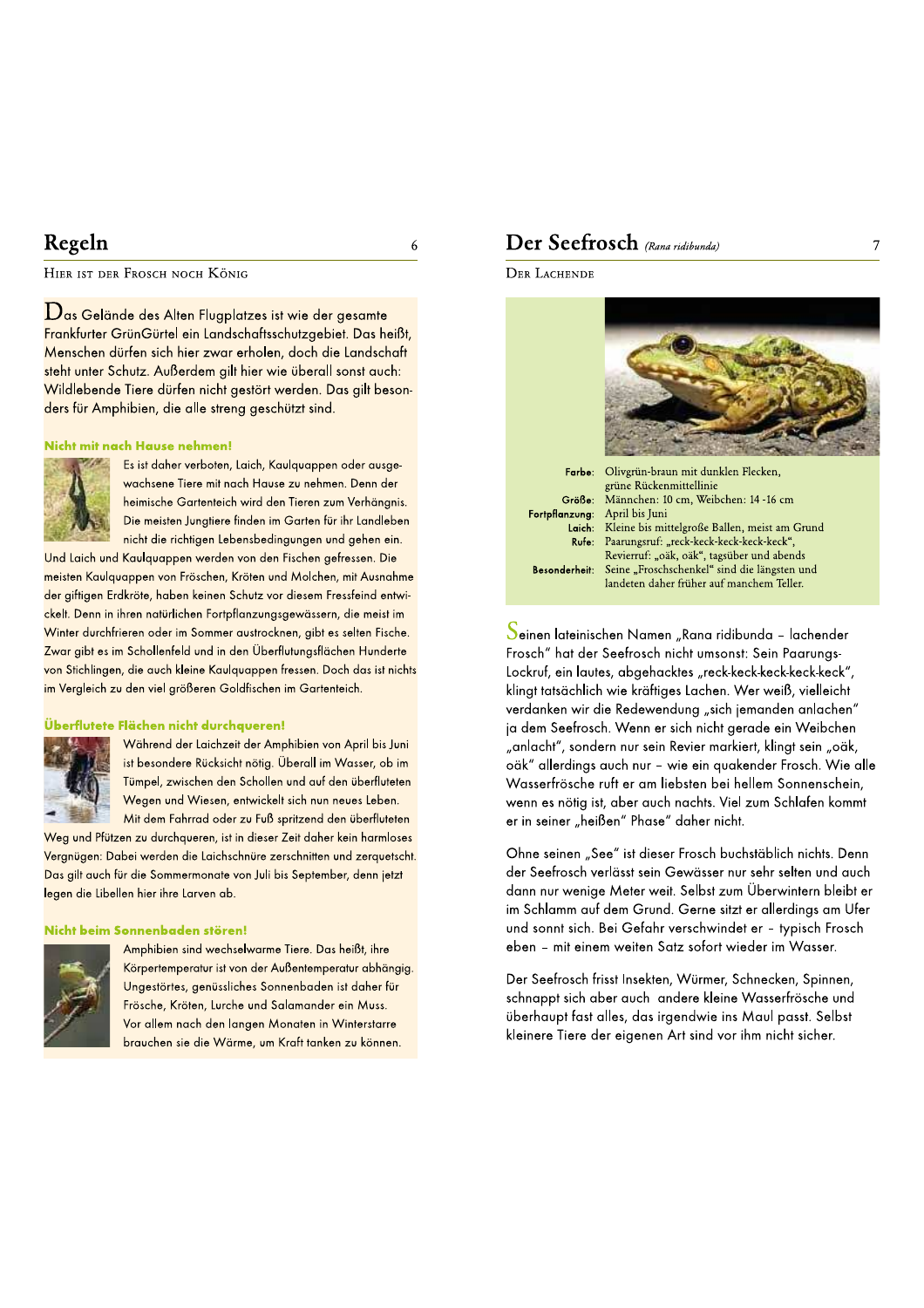## Der leichtrosch



 $\frac{1}{\Gamma}$ eichfrösche sind keine eigene Art, sondern eine Kreuzung<br>aus Seefrosch und Kleinem Wasserfrosch. Fortpflanzen können sie sich nur, wenn sie sich wieder mit einer Elternart kreuzen. Trotz dieses Handicaps ist der Teichfrosch weniger bedroht als die meisten übrigen Amphibienarten. Und das, obwohl sein lateinischer Beiname "esculenta" essbar heißt.

Seine enorme Anpassungsfähigkeit hat er wohl seinen außergewöhnlichen Genen zu verdanken. Mehr als Dreiviertel von ihnen sind nämlich sogenannte "springende Gene". Sie werden für Mutationen verantwortlich gemacht und gelten als eine Art Treibstoff der Evolution. Vor allem jedoch haben einige Individuen - statt des normalen doppelten - einen dreifachen Chromosomensatz. Das heißt, in seinen Zellen gibt es wie normal üblich ein Chromosom der einen Elternart und von der anderen Art gleich den kompletten, doppelten Satz.

Dank dieses genetischen Tricks können sie sich bestens fortpflanzen. Je nachdem, von wem die komplette Erbinformation stammt, sehen diese Teichfrösche aus wie ein Seefrosch oder wie ein Kleiner Wasserfrosch. Eine echte Mischung aus beiden sind Tiere mit dem normalen doppelten Erbsatz. Der "Gen-Klau" findet sich auch im Namen für den Teichfrosch: "Rana kl. esculenta". Klepton (kl.) ist das griechische Wort für Gestohlenes.

## 8 **Der Laubtrosch** (Hyla arborea) 9



 $\bigcup$ as leuchtend grüne Kerlchen ist unser Urbild eines Frosches<br>und ein wahrer Kletterkünstler. Seine klebrigen Haftscheiben an den Zehen halten ihn sogar auf senkrechten Glasflächen. Das brachte ihm früher allerdings auch Verderben. Als "Wetterfrosch" missbraucht, gingen viele Laubfrösche in Gläsern qualvoll zu Grunde.

Der kleine Tausendsassa ist äußerst lebhaft und wendig und hangelt sich auf der Jagd nach Käfern und anderen fliegenden Insekten sogar kopfüber wie ein Äffchen durch Sträucher und Hecken. Alles, was er braucht, sind Blätter, die groß genug zum Sitzen sind, vollen Sonnenschein und viele Blüten um ihn herum. Am liebsten sind ihm Brombeersträucher und Doldenblütler, denn sie blühen lange und ziehen Insekten an.

Der kleinste unserer einheimischen Frösche ist auch der lauteste. In der Dämmerung pumpt er die große Schallblase an der Kehle auf - und die großen Froschkonzerte beginnen. Einen Kilometer weit sind die "grünen Herrenchöre" zu hören. Je lauter, desto attraktiver für die Weibchen. Kurz nach Mitternacht ist die Luft dann - buchstäblich - raus. Derart auf die Pauke zu hauen, verbraucht viel Energie. Einst weit verbreitet, ist sein Bestand dramatisch geschrumpft. Auch am Alten Flugplatz leben nur wenige Exemplare.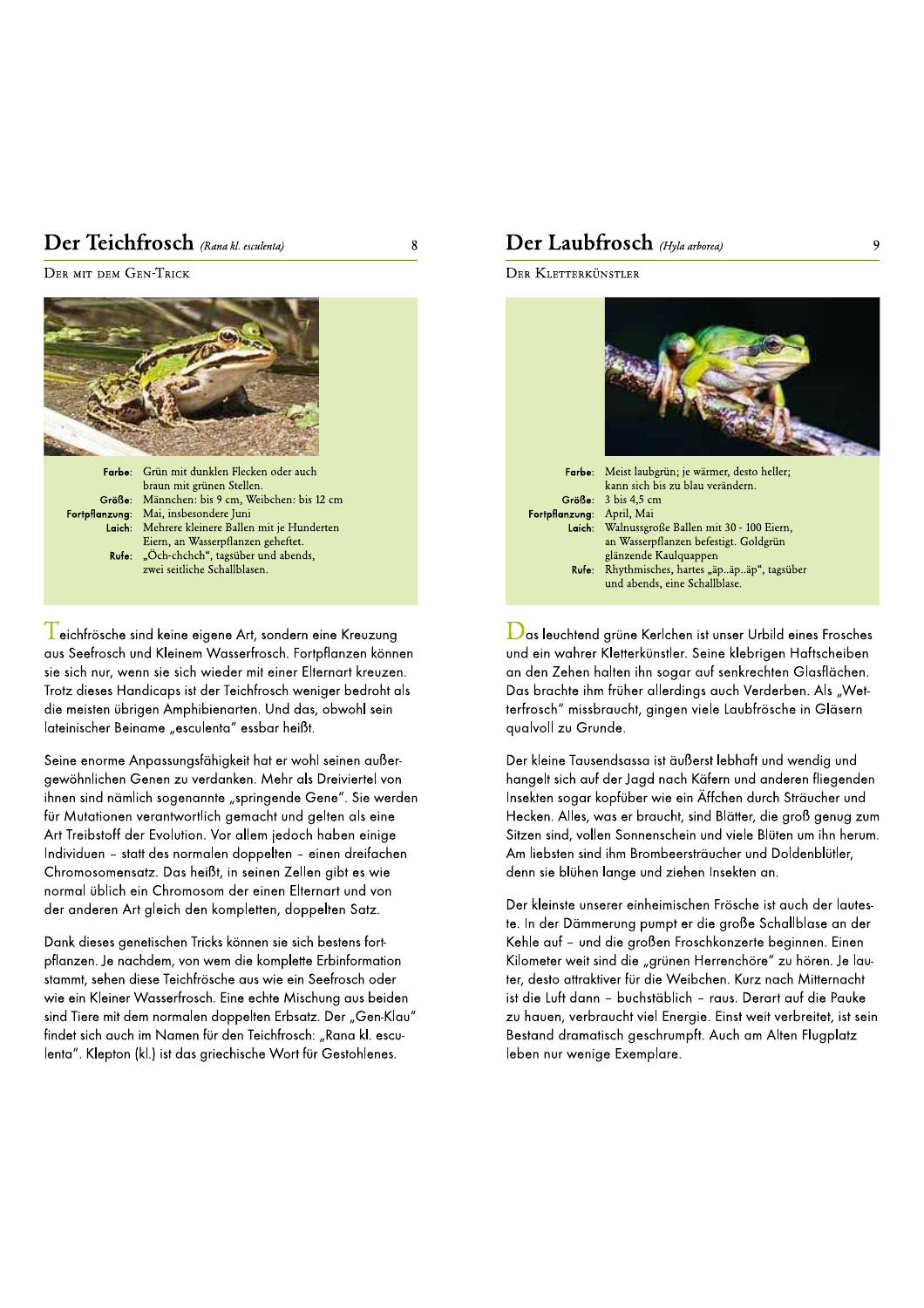## Der Grastrosch



 $\mathbf W$ asser marsch – mit diesem besonderen Trick versucht der<br>Grasfrosch seine Feinde zu erschrecken. Nimmt man ihn zum Beispiel in die Hand, pinkelt er los. Dabei kann er erstaunlich viel Wasser unter sich lassen. Kleine Mengen sind auch sonst nichts für den Grasfrosch. Im Pulk, oft zu Hunderten, erledigen sie bereits Anfang März in nur wenigen Tagen das gesamte Laichgeschäft. Von dieser Massenorgie ist jedoch nicht viel zu hören. Grasfrösche haben keine äußere Schallblase, um ihre Stimme zu verstärken. Um sich zu finden, genügt ihnen ein dumpfes Knurren.

Die einzelnen faustgroßen Laichballen schwimmen an der Wasseroberfläche und fügen sich zu einem etliche Quadratmeter großen Teppich zusammen, aus dem später Hunderttausende von Kaulquappen schlüpfen. Diese Dynamik brachte den Grasfröschen den Fachbegriff "Explosivlaicher" ein. Überleben wird vom Nachwuchs allerdings nur ein Bruchteil. Die meisten werden gefressen.

Gleich nach dem Laichen verlassen die Weibchen das Gewässer. Die Männchen bleiben noch ein Weilchen. Sie hoffen wohl auf Nachzüglerinnen, bevor sie sich zum Ausruhen ein Versteck unter Laubhaufen suchen. Gegen Ende April starten sie in den Sommer und leben vorwiegend in feuchten Wäldern, Wiesen und Gärten.

## 10 **Die Wechselkröte** (Bufo viridis) 11 11

DIE AUS DER STEPPE KOMMT



 $\mathbf{\mathcal{D}}$ ie erste Wechselkröte auf dem Alten Flugplatz kam aus<br>einer Baugrube im Mertonviertel. Hier hatte Giuseppe, ein 14-jähriger Junge aus Frankfurt, das extrem seltene Tier entdeckt und mit Hilfe des Naturschutzbundes Deutschland und der Unteren Naturschutzbehörde hierher umgesiedelt.

Die kostbare Seltenheit ist nun die "Diva" im Teich. Sie liebt es karg, trocken und warm. Üppige Vegetation ist ihr ein Graus und vertreibt sie. Kein Wunder, schließlich stammt die Wechselkröte aus den Steppen Zentralasiens. Sehr sonnig und offen muss das Gelände für sie sein, mit einem möglichst lockeren Boden. Hier verstecken sich die nachtaktiven Tiere tagsüber unter Steinhaufen oder graben sich ein.

Das Gewässer muss vegetationsarm und flach sein, damit die Weibchen bereit sind, hier ihre Laichschnüre abzulegen. Nicht leicht für die Wechselkröte als Pionierin, die immer die erste in einem neuen Gewässer sein will, solch "unfertige" Natur zu finden. Denn Abbauflächen, Kiesgruben oder andere Randflächen, die solche Bedingungen bieten, werden meist rekultiviert, um sie wieder nutzen zu können. Hier am Alten Flugplatz wird sie nur vorübergehend bleiben können, denn die Pflanzen wachsen bald zu einem Urwald heran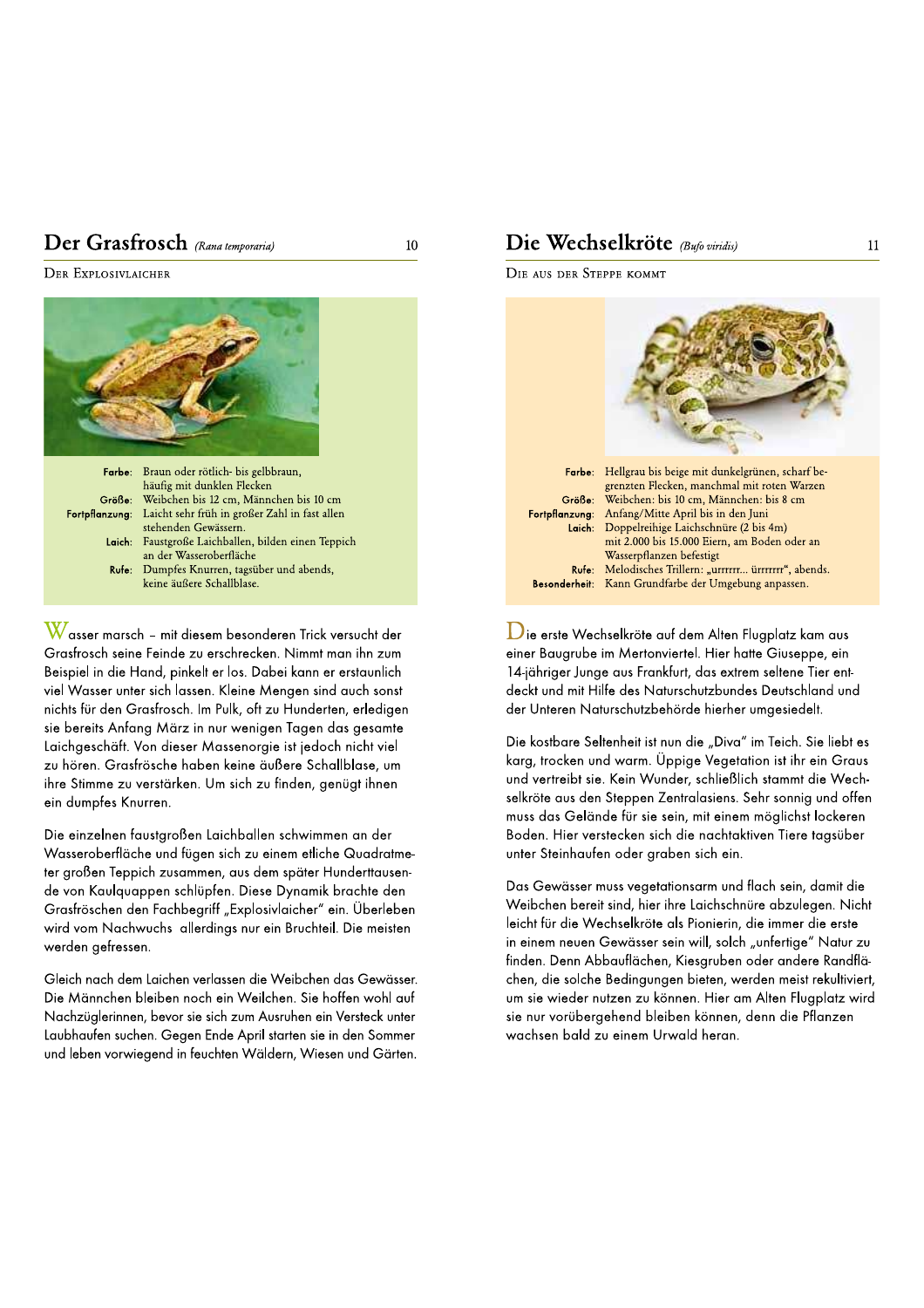### Die Kreuzkröte (Bufo calamita)

DIE STIMMGEWALTIGE



Lartes Liebesgeflüster können sich die Kreuzkröten-Männchen nicht erlauben. Damit die Weibchen überhaupt zu ihnen ins seichte Gewässer finden, müssen sie jede Menge Wirbel machen. Da Kreuzkröten ihren Laich in Acker- und Baustellenpfützen oder in wassergefüllte Fahrspur-Rillen ablegen, müssen die Männchen jedes Jahr aufs Neue erst einmal eine geeignete Wasserstelle finden. Stoßen sie dann beim Herumstreunen auf ein Wasserloch, schalten sie ihren akustischen Navigator ein, um auch weiter entfernte Weibchen und andere Männchen auf das Laichgewässer aufmerksam zu machen.

Mit ihrer großen Schallblase an der Kehle gehört die Kreuzkröte neben dem Laubfrosch zu den lautesten Amphibien in Deutschland. In milden Nächten kann man sie mehr als zwei Kilometer weit hören: Ein rollendes Knarren "ärr .. ärr .. ärr", das an ein entfernt vorbeifahrendes Moped erinnert. Auf diesen unwiderstehlichen Lockruf hin kommen bald viele Paare zum Stelldichein angelaufen. "Laufen" ist dabei wörtlich zu nehmen. Wegen ihrer kurzen Hinterbeine rennt sie wie eine Maus.

### Die Erdkröte (Bufo bufowa)

HUCKEPACK ZUR PAARUNG

 $12$ 



| <b>Farbe:</b> Grau- bis rotbraun                                     |
|----------------------------------------------------------------------|
| Größe: 9 bis 11 cm                                                   |
| Fortpflanzung: März bis April                                        |
| Laich: Laichschnur mit 3.000 bis 8.000 Eiern, um Pflanzen            |
| oder Äste im Wasser gewickelt.                                       |
| Rufe: Fast nur Befreiungsruf: Lautes, helles "ük, ük, ük".           |
| Besonderheit: Bei Gefahr sondert die Erdkröte ein Gift ab. Weil auch |
| die Larven ungenießbar sind, kann die Erdkröte als                   |
| einzige in Fischteichen laichen.                                     |
|                                                                      |

V on seinem Traumweib hat ein Erdkröten-Mann nicht eben eine klare Vorstellung: "Größer als ich und weich" genügt ihm. Nicht gerade selten vergreift er sich daher auch. In Balzstimmung umklammern Erdkröten-Männchen nämlich reflexartig alles, was in ihr Schema passt: Das kann eine Kinderhand sein, ein Frosch, der gerade in die Quere kommt, oder auch ein anderes Männchen.

Besteigt ein Männchen ein anderes, dann wehrt sich dieses lautstark mit einem speziellen Warnruf, einem hellen "ük, ük, ük". Diese kurzen, rasch nacheinander ausgestoßenen Befreiungsrufe sind sehr viel öfter zu hören als echte Paarungsrufe. Die werden auch nicht gebraucht, da die ortstreuen Erdkröten in großen Gesellschaften von ihrem Winterquartier, im Boden von Laubwäldern, gemeinsam zu dem Gewässer wandern, in dem sie groß wurden.

Wer schon unterwegs ein Weibchen findet, klettert ihm sofort auf den Rücken und lässt es zur Sicherheit nicht mehr los. Den Rest der Strecke lassen sich die Männchen huckepack zum Wasser tragen. Nebenbuhler werden mit heftigen Tritten auf Distanz gehalten. Wie der Grasfrosch gehört die Erdkröte zu den am weitesten verbreiteten Amphibien. Da sie keine besonderen Ansprüche an ihre Umwelt stellt, ist sie fast überall zu finden.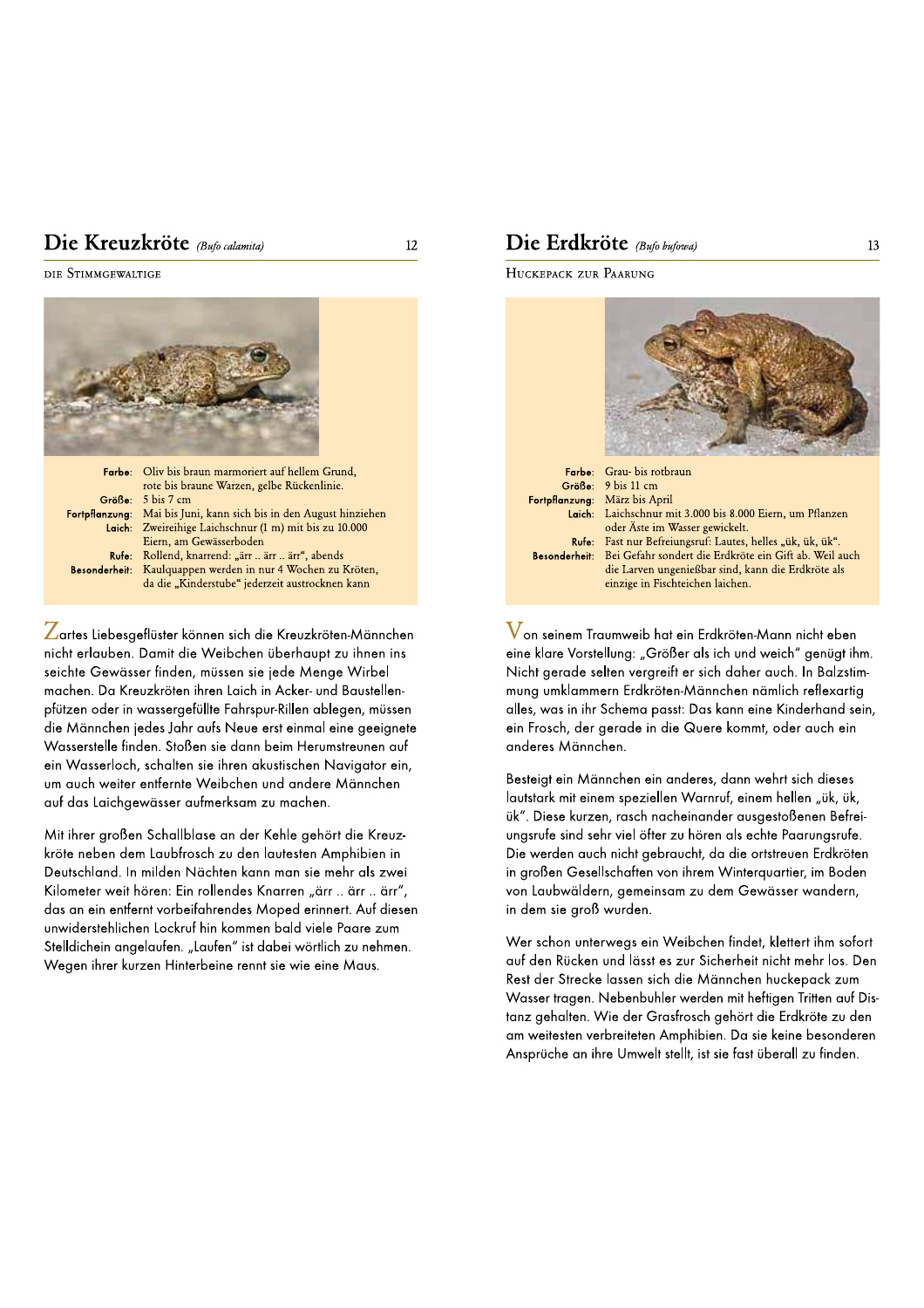## **Der Bergmolch** (Triturus alpestris) 14



versteckt er sich tagsüber unter verrottendem Holz, zwischen Baumwurzeln, unter Steinen oder Moospolstern. Nachts gehen die Tiere auf die Jagd nach Käfern, Regenwürmern und anderem Kleingetier.

Dieses unauffällige Verhalten ändert sich radikal, wenn er zur Paarungszeit seine Wassertracht anlegt. Nach dem Erwachen aus der Winterstarre im Februar/März wandern Beramolche sofort zu Gewässern in der Nähe. Dort verwandeln sich die Männchen in bunte Mini-Drachen aus einem Fantasy-Film. Der stumme Teichmolch setzt bei der Werbung auf seine äußerlichen Reize und auf Sexualduftstoffe, die er dem Weibchen mit seinem Ruderschwanz zufächelt.

In ihrer Wasserzeit fressen Bergmolche mehr als an Land: Kleinkrebse, Larven von Wasserinsekten sowie Kaulquappen und Eier von Fröschen, die aus der Gallerte gesaugt werden. In kleineren Teichen können bereits wenige Bergmolche den Nachwuchs von Fröschen komplett vernichten. Nach ungefähr drei Monaten im Wasser verlassen die erwachsenen Tiere das Gewässer und entwickeln wieder ihre unscheinbarere Landtracht.

## DEI DEI ACIENTIFICIE (Lissotriton vulgaris) 15<br>DER MINI-DRACHE DEI REINER (Lissotriton vulgaris) 15 - ¡ ¢££¤¥¦

DER GEWÖHNLICHE GÖTTLICHE



"Triturus" kommt nämlich von Triton, dem Sohn des griechischen Meeresgottes Poseidon. Als beliebtes Motiv für Brunnen wird Triton oft mit einem menschlichen Oberkörper und einem fischähnlichen Schwanz dargestellt - auch ein Wesen zwischen zwei Welten.

Sein Namenszusatz "vulgaris" macht den Teichmolch, der auch Gartenmolch, Wassermolch, Streifen- oder Gefleckter Molch heißt, dagegen wieder sehr irdisch. Das lateinische Wort steht für "gewöhnlich, einfach". Vom Herbst bis zum Frühjahr während ihres Landlebens sind sie denn auch ziemlich unscheinbar.

Zur Paarungszeit bemüht sich der Teichmolch mit seiner Wassertracht um ein etwas auffälligeres Aussehen. Auch wenn er die farbenfrohe Pracht des Bergmolchs bei weitem nicht erreicht, beeindruckt er die Weibchen dann mit einem hohen gewellten Kamm, der über den ganzen Rücken bis zum Schwanzende hin verläuft und an einen Dinosaurier aus Jurassic Park erinnert. Da der Teichmolch sehr anpassungsfähig ist, ist er fast überall zu finden und gehört bei uns neben Erdkröte und Grasfrosch zu den häufigsten Amphibienarten.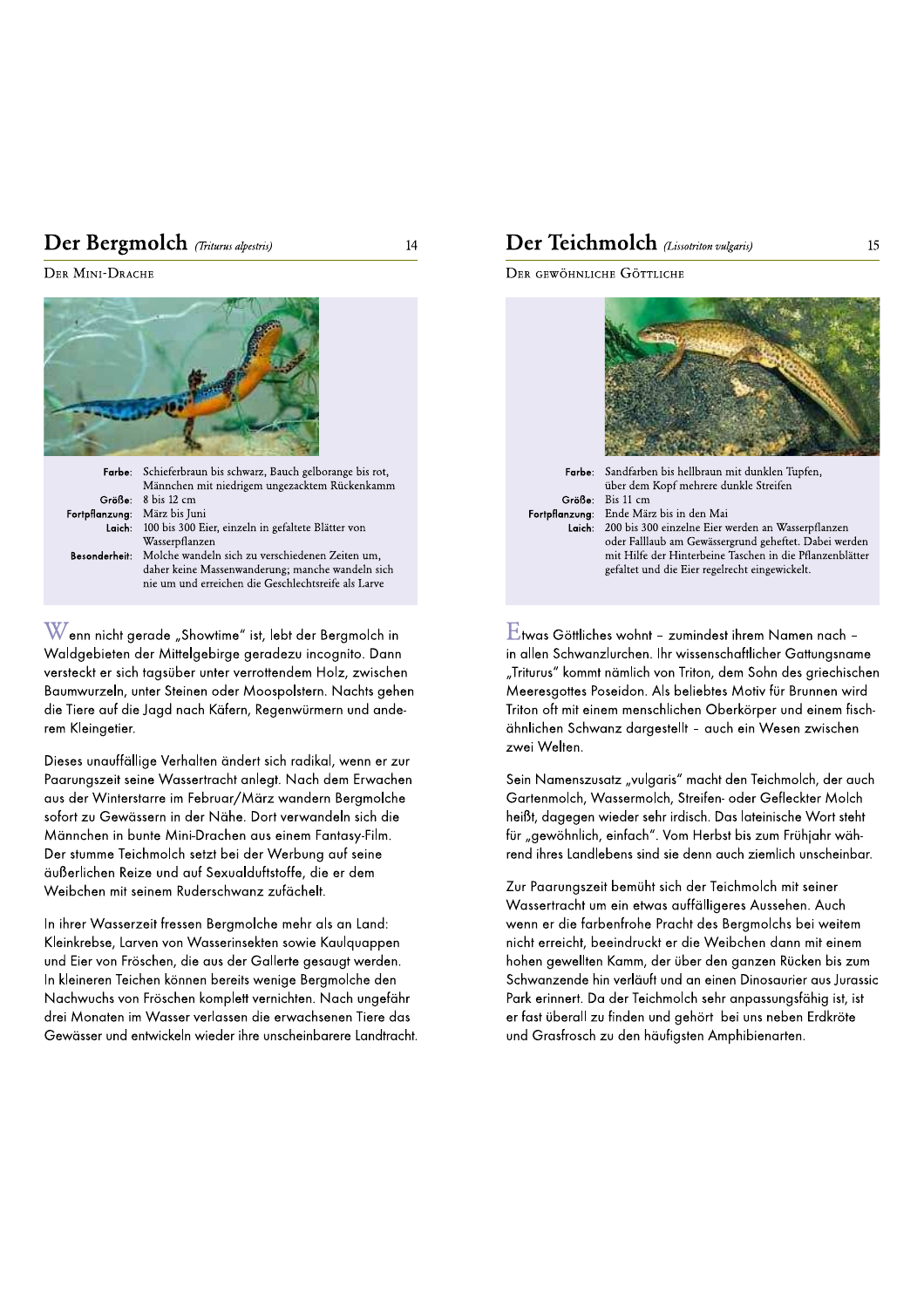## Luftbild mit Vorkommen



#### Zum Wohle für **Mensch und Natur**

Das Gelände des Alten Flugplatzes ist wie der gesamte Frankfurter GrünGürtel ein Landschaftsschutzgebiet. Das heißt, Landschaft wird geschützt, Menschen dürfen sich erholen. Im Sinne des Artenschutzes gilt jedoch: Wildlebende Tiere dürfen nicht gestört werden!

### Grundsätzlich nicht erlaubt sind daher:

- · Autos, Motorräder, Pocketbikes und Quads
- · Modellflugzeuge mit Benzin- oder Elektromotor
- Das Mitnehmen von Kröten, Fröschen und deren Laich
- · Offenes Feuer und Grillen. Das ist jedoch gleich nebenan im Nordpark erlaubt. Dort gibt es auch Grillplätze.

#### Während der Brutzeit (15. März bis 15. Juli) gilt:

- · Bitte auf den Wegen bleiben. Hund und Mensch dürfen nicht in die Wiesen, vor allem nicht in die Feuchtwiese gehen.
- · Hunde bitte anleinen.
- · Drachen dürfen in dieser Zeit nicht starten.

### **Aus Rücksicht** selbstverständlich:

- · Im Restaurantbereich Hunde an die Leine nehmen.
- · Hundekot einsammeln und in Abfalleimern entsorgen. Tütenautomaten gibt es auf dem Gelände.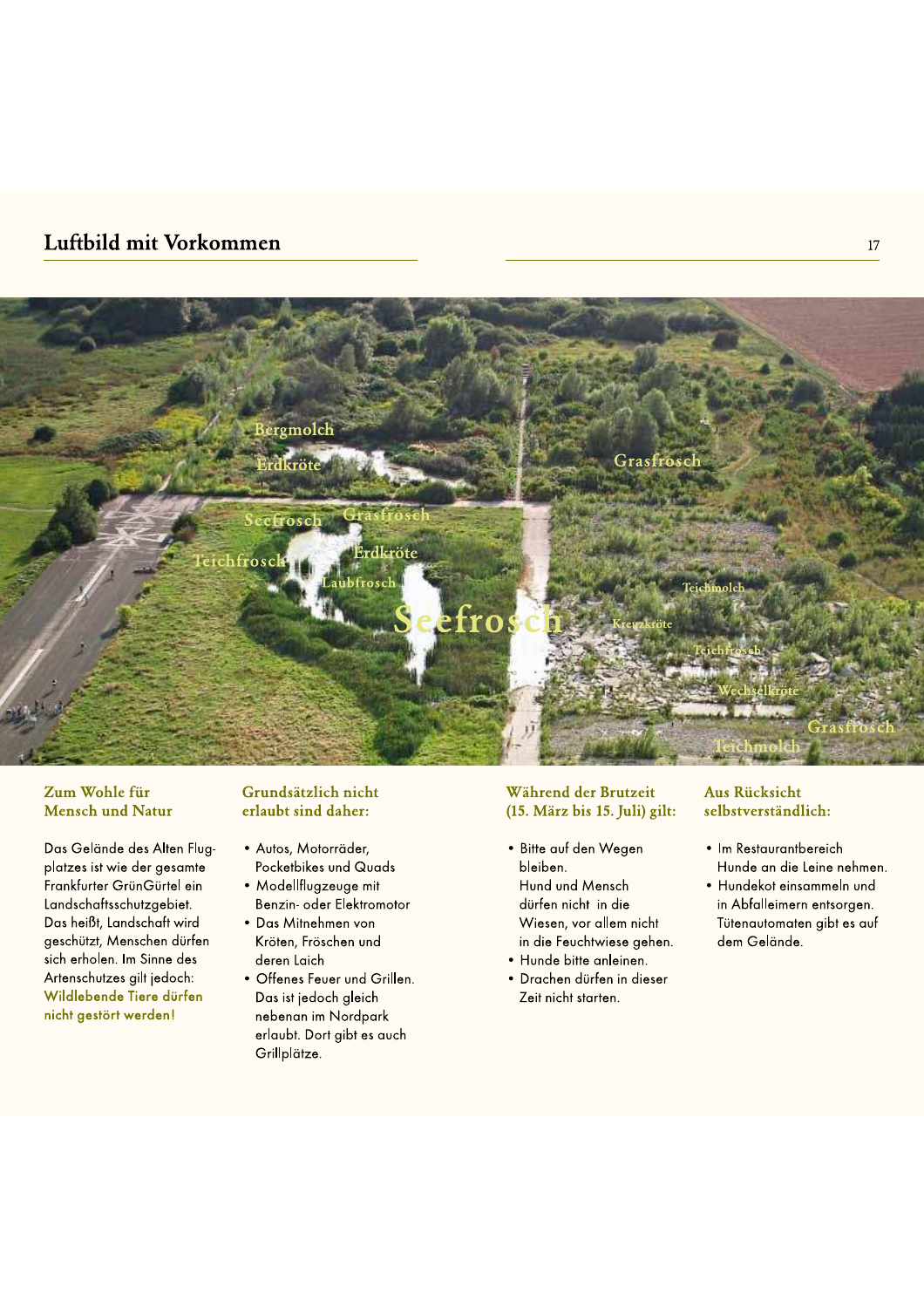## Die LandschaftsLotsen

VERMITTELN ZWISCHEN FREIZEIT UND NATURSCHUTZ

Lotsen gehören zu einem Flugplatz. Früher waren es hier die amerikanischen Fluglotsen, die für die Sicherheit der Hubschrauber und Kleinflugzeuge sorgten. Heute kümmern sich die "LandschaftsLotsen" am Alten Flugplatz darum, dass Mensch und Natur hier gleichermaßen "landen und durchstarten" können.

Denn mit der Sehnsucht nach ursprünglicher Natur (zer-)stört der Mensch meist unbewusst und ohne Absicht gerade das, was er sich wünscht. Um eine naturverträgliche Freizeitnutzung zu ermöglichen, startete daher das Umweltamt der Stadt Frankfurt am Main in Kooperation mit der Naturschule Hessen gGmbH und mit Unterstützung der Regionalpark RheinMain Taunushang GmbH das Projekt "Von Wegen und Möglichkeiten": Als Bindeglied zwischen Naturschutz und Freizeitbedürfnissen bieten die Teams der LandschaftsLotsen Informationen, Führungen und Aktionen an.

Mit Gesprächen statt mit Verbotsschildern wollen sie aufklären und sensibel machen für die Gefahren, die in unbedachter Naturbegeisterung liegen. Dazu sprechen sie die Besucher und Besucherinnen an und geben Hinweise für einen eigenverantwortlichen, rücksichtsvollen Umgang mit der Tier- und Pflanzenwelt des Alten Flugplatzes.



Die LandschaftsLotsen sind für Sie da: März bis September immer donnerstags: 13 bis 19 Uhr und samstags, sonntags: 11 bis 19 Uhr Lotsen-Stand am Alten Flugplatz kontakt@landschaftslotse.de www.landschaftslotse.de



18